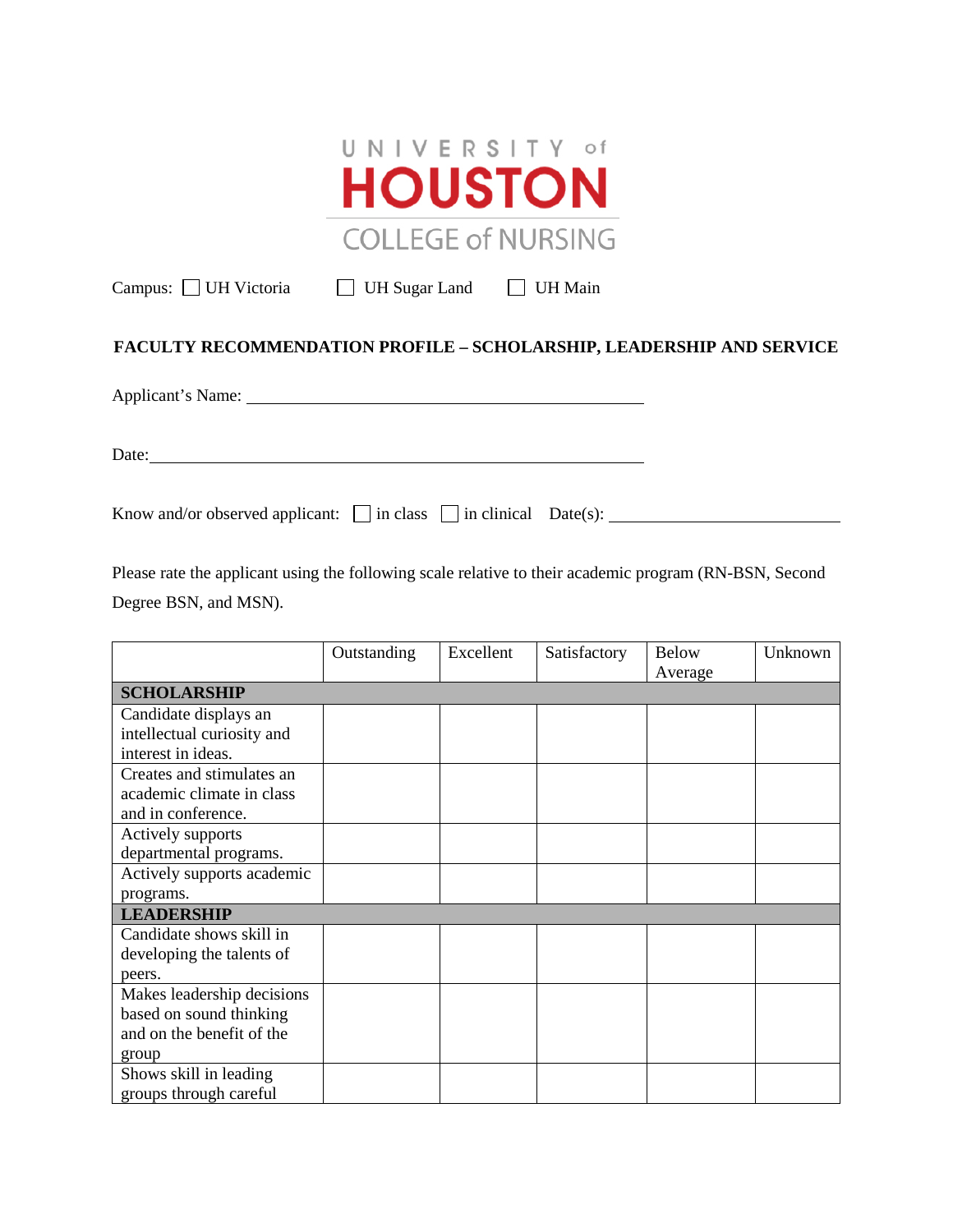| preparation and knowledge  |  |  |  |
|----------------------------|--|--|--|
| of meeting procedures.     |  |  |  |
| Displays creativity in     |  |  |  |
| guiding groups to new and  |  |  |  |
| different ideas.           |  |  |  |
| Shows insight into group   |  |  |  |
| process.                   |  |  |  |
| Shares credit for group    |  |  |  |
| accomplishments.           |  |  |  |
| Commitment to              |  |  |  |
| Profession                 |  |  |  |
| Enthusiasm                 |  |  |  |
| <b>SERVICE</b>             |  |  |  |
| Service sets an example of |  |  |  |
| character and integrity.   |  |  |  |
| Seeks jobs that need doing |  |  |  |
| without regard to personal |  |  |  |
| recognition.               |  |  |  |
| Carries through on         |  |  |  |
| committed projects.        |  |  |  |
| Works well in group        |  |  |  |
| process.                   |  |  |  |

COMMENTS: Identify the outstanding attributes of this individual and explain why they are deserving of the scholarship/award.

| Date:<br>the contract of the contract of the contract of the contract of the contract of |  |
|------------------------------------------------------------------------------------------|--|